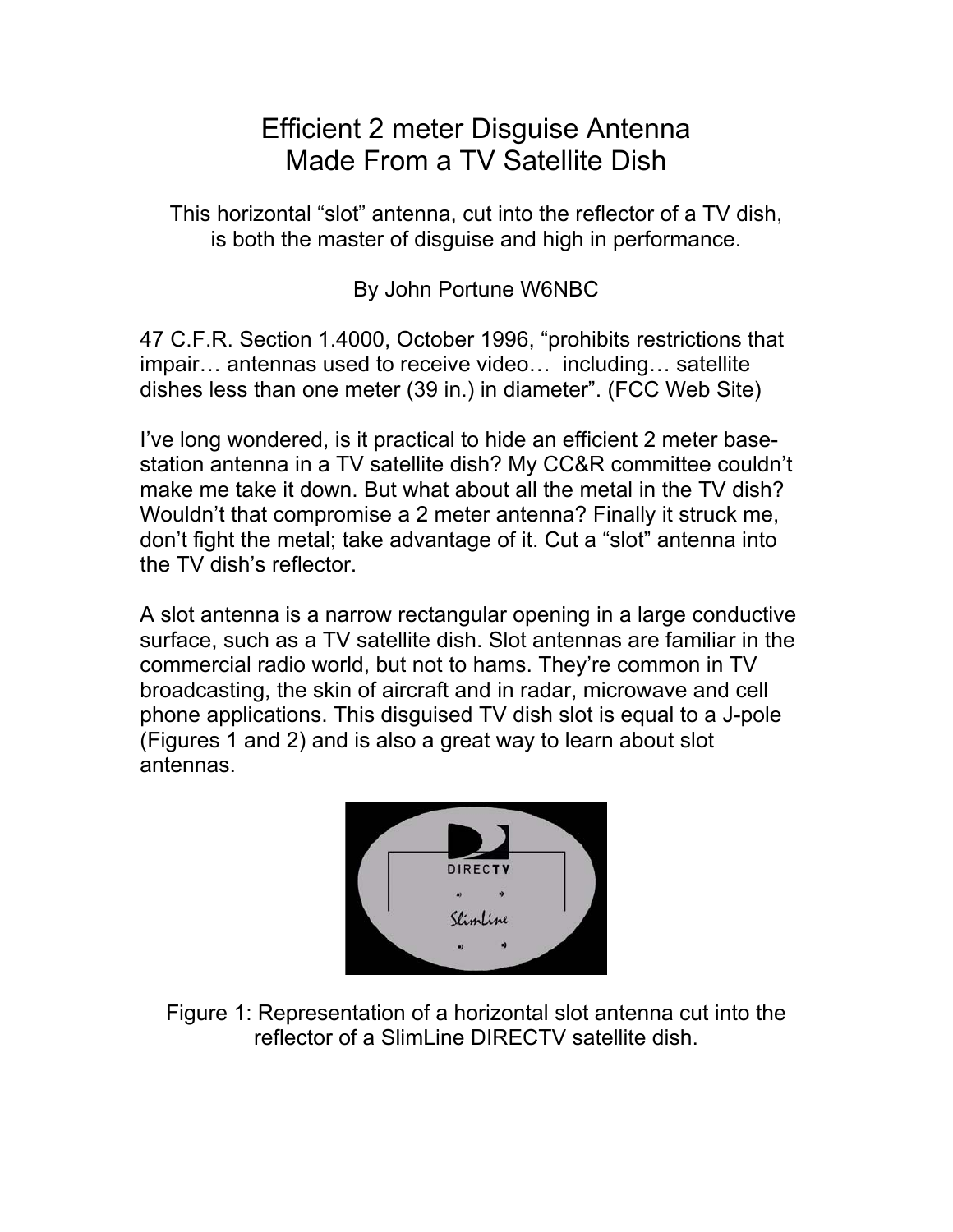

Figure 2: My modified TV satellite dish. Note low visibility of the uncovered slot.

The Slot Antenna

My learning curve first showed me, as the literature says, that a slot behaves much like a dipole. Both have roughly 2 dBi gain, perpendicular to the antenna and they are omni-directional on axis. Also I quickly found that a slot is docile and easy to work with. I was delighted to find that this one displays close agreement to theory. It's a classic 38 in.

The width of a slot, I further learned, determines its bandwidth. Its analogous to the conductor diameter of a dipole. My first slot was arbitrarily ½ in. All small widths I subsequently tried worked well too. This one is a single jig-saw-blade cut. I reasoned that the thinner the slot, the less the neighbors would notice it. Figure 3 graphs its very adequate bandwidth – less than a 1.5 to 1 SWR over the entire 2 meter band.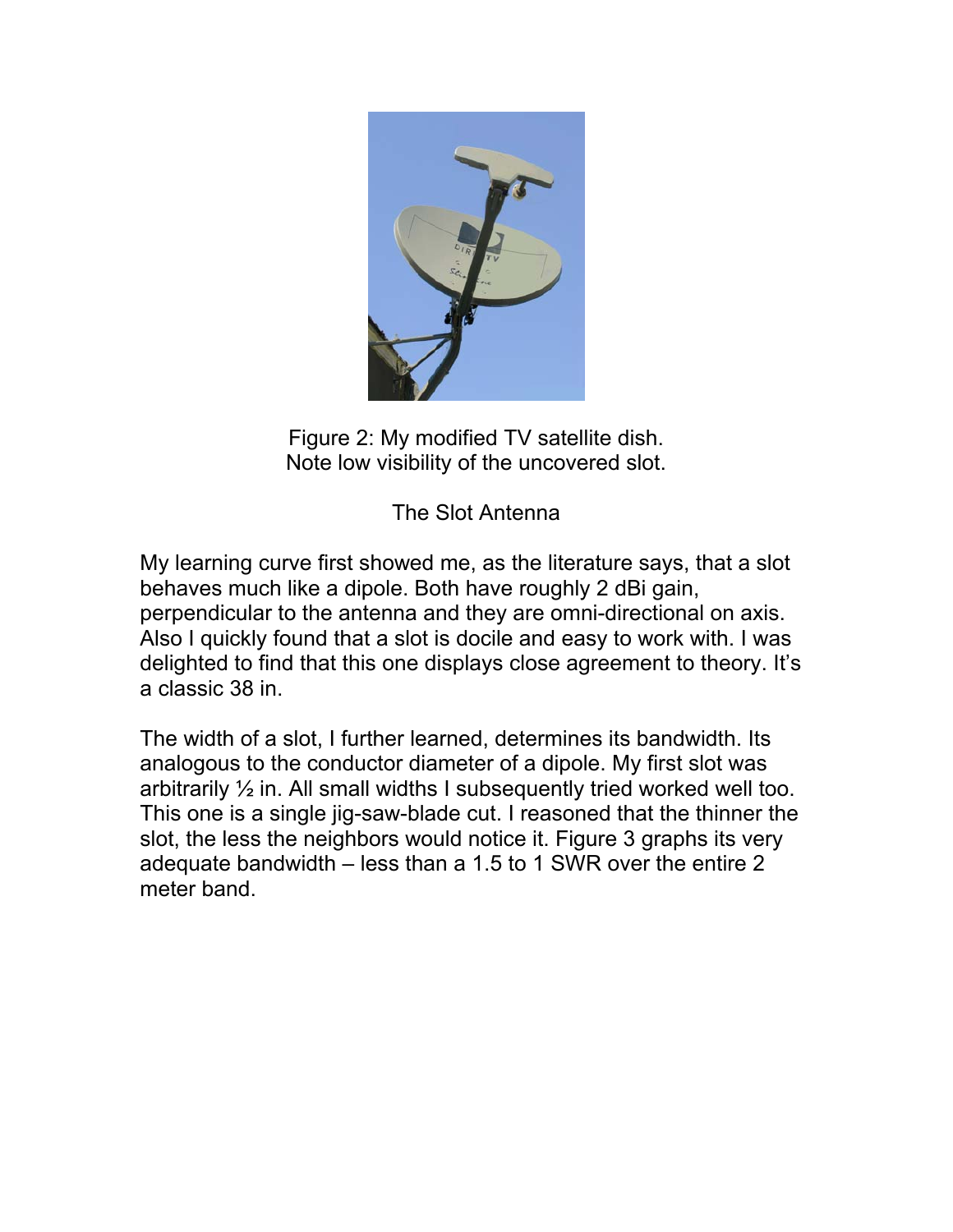

Figure 3: Bandwidth of my single-saw-blade-cut TV dish slot antenna

A slot, however, isn't exactly a dipole, there are differences. Here, one difference is very convenient. A horizontal slot is surprisingly, vertically polarized. The RF currents flowing in the entire surface around the slot, cause a 90 degree rotation of the E and H fields. Hence, a horizontal dish slot is correct for vertically polarized 2 meter repeaters.

## Dish Size and Slot Size

At first, I considered an 18 in. round or 18 x 20 in. elliptical dish. However, the common 22 x 32 SlimLine DIRECTV dish, or equivalent, is better. It has a larger surface area. Kraus (Antennas, Ch 9, p. 305, 3rd Edition) suggests that classical slot behavior is achieved for a surface larger than  $\frac{1}{2} \lambda$  by  $\frac{3}{4} \lambda$ . This did make me wonder if even a SlimLine dish would be too small. Subsequent tests suggested otherwise. This slot behaves classically. I welcome reader comments, though.

However, in a SlimLine DIRECTV dish, the slot can't be straight; the ends must "droop." But again like a dipole, this only slightly "softens" the gain and directivity. Figure 4 shows the comparison, using dipoles for the simulations. EZNEC is "iffy" for slots.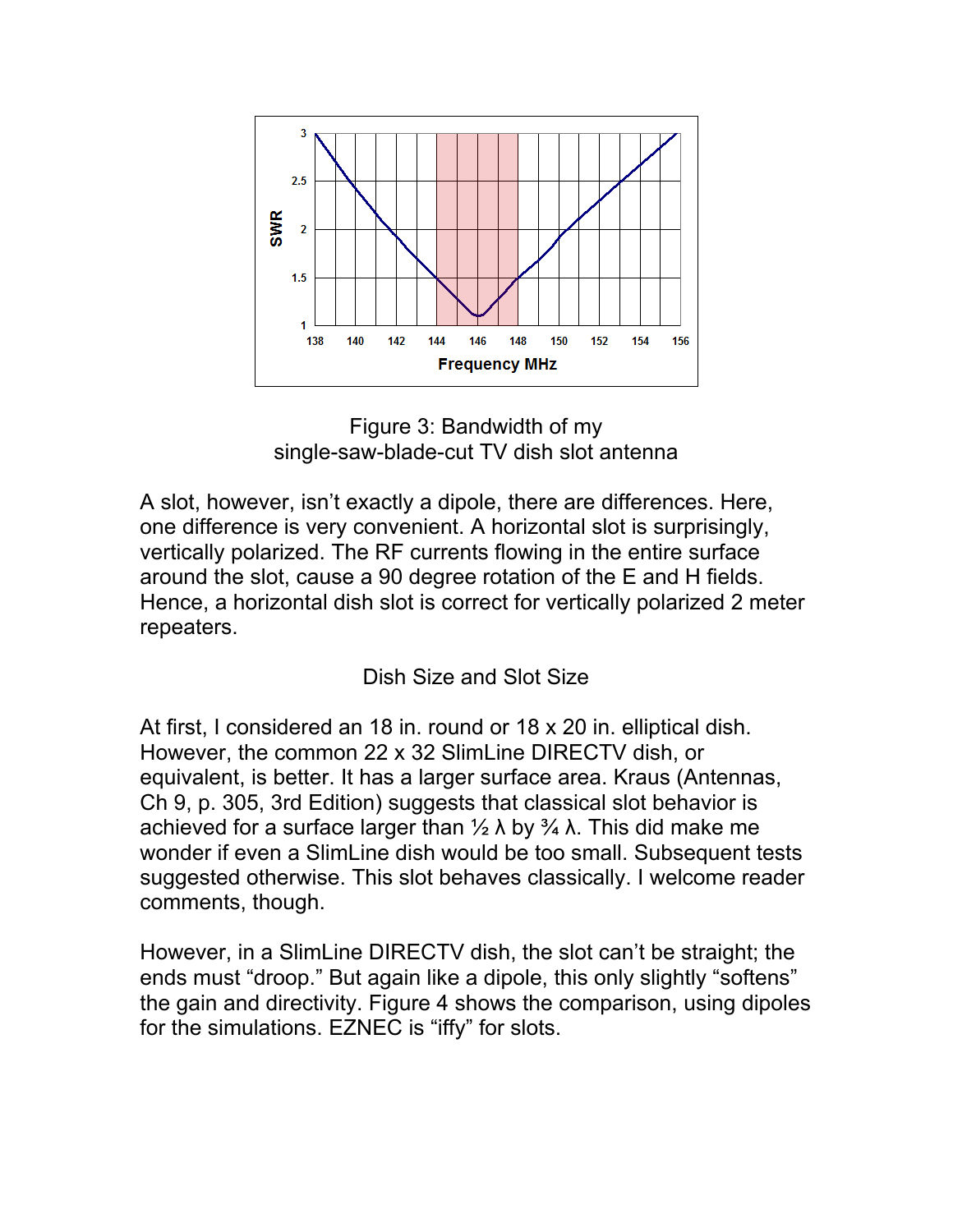

Figure 4: Elevation radiation patterns (dipole simulated) of my bent slot (red) vs. a straight slot (black). Gains: 1.9 dBi and 2.1 dBi respectively

Cutting the Slot

To cut the slot, remove the reflector from the mount and LNB assembly. Mark a straight 24 in. horizontal line and two 7½ in. drooped ends (39 in. total) on the back, positioning them as in Figures 1 and 2. Exact position is not critical. Make a single jig cut with a 21 tpi HSS metal-cutting blade. File the edges smooth and apply clear plastic spray paint for rust prevention. Do not bother to cover the slot. The neighbors won't notice left open at this width.

This 40 in. is a little too long. I did this intentionally to cause the slot to tune up a little low in frequency. A too-short slot would have been difficult to lengthen with the dish in location. It's much easier and just as effective to "short" a slot end with heavy aluminum tape. Hardware stores usually sell heavy aluminum tape in the same department as duct tape. If the short is large compared to the slot (roughly  $1\frac{1}{2}$  in. by 1½ in.), capacitive coupling makes it unnecessary to remove the paint from the dish.

For stability, the dish needs a rigid plastic brace across the slot (back center). I used 3 inches of  $\frac{1}{2}$  in. square nylon bar stock attached by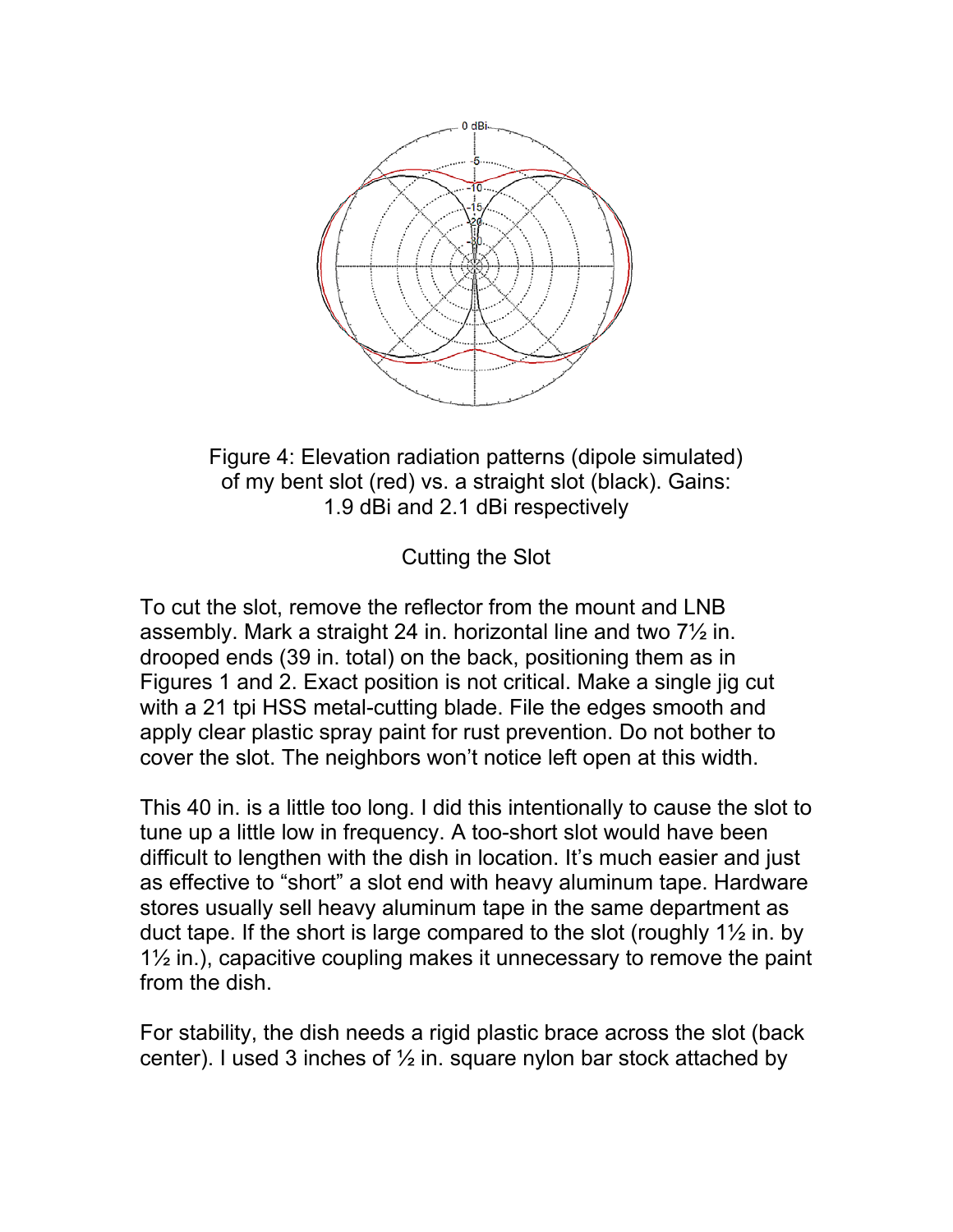four 6-32 brass screws. The plastic handle of an old paint brush, for example, would also be fine.

## Feeding and Matching

Attach the feed coax braid to one side of the slot and the center conductor to the other directly across, though not in the middle. Coax feed for a slot is best done off-center. The reason is this. A dipole's free-space impedance is low in the middle (72Ω), *increasing* toward the ends. A slot's free-space impedance is conversely high in the middle (493Ω), and *decreases* toward the ends. Kraus, (Antennas, Ch 9, 3rd Edition) estimates 50Ω points roughly 1/20  $\lambda$  from either end. With my MFJ-259B antenna analyzer, I easily found the match near his estimate.

Then, because all antennas are affected by location, during my learning curve, I used an easy-to-move feed-line-attachment fixture. With it I found that feed point location is not touchy. See Figure 5. You needn't duplicate my movable fixture. It will be fine to directly make a permanent attachment. See Figure 6.



Figure 5: Feed point SWR near the end of the slot. 4.5 in. is a good compromise for most dish locations

As you can see, the match is good anywhere 3 to 6 inches from an end. 4  $\frac{1}{2}$  in. works well for most final dish locations (Figure 6). Be sure, though, to use a 1:1 current balun. The one shown is six turns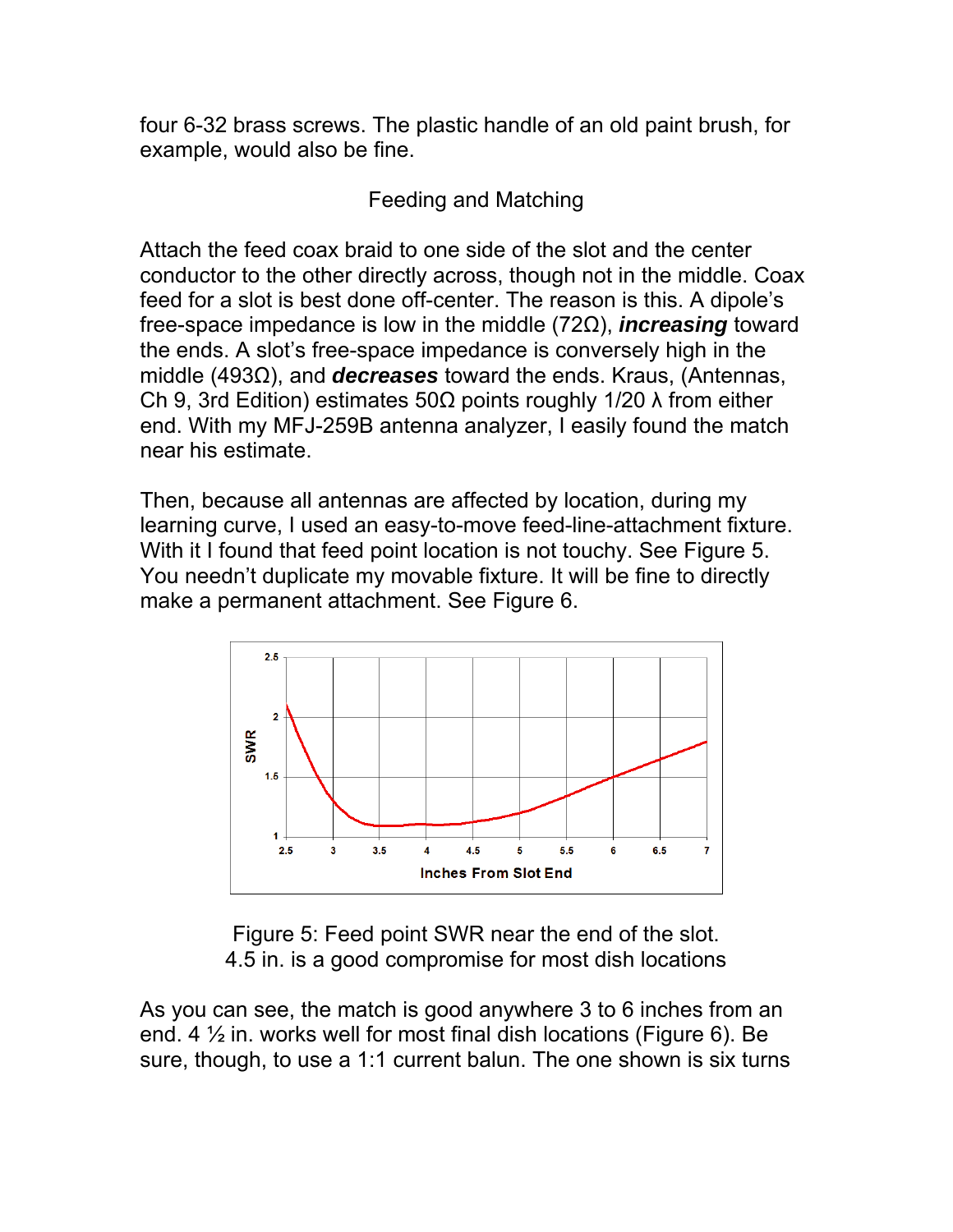of RG-58 coax, secured with UV-stabilized ty-wraps. I used clear silicon adhesive to attach the balun to the back of the dish.



Figure 6: Coax attachment, 4½ in. from end. Note six turn coiled-coax 1:1 choke balun.

Using the Dish

After seeing my dish, my ham friends asked if one dish could be used for both 2 meter activity and TV reception. Possibly, but recalling that the slot has azimuth gain, you might want to point your slotted dish at the repeater(s). However, it's omni-directional in elevation, so you can tilt it upward as if it were receiving TV satellite signals. For a good wave angle to the repeaters, mount it at least at roof height as you would any 2 meter antenna.

Another reason dual operation may not be practical is that 2 meter transmissions might interfere with TV reception. I have not tested this, so I welcome reader comments. I prefer separated dishes, on opposite sides of my house. That way my neighbors don't notice the aiming difference.

Finishing the Dish